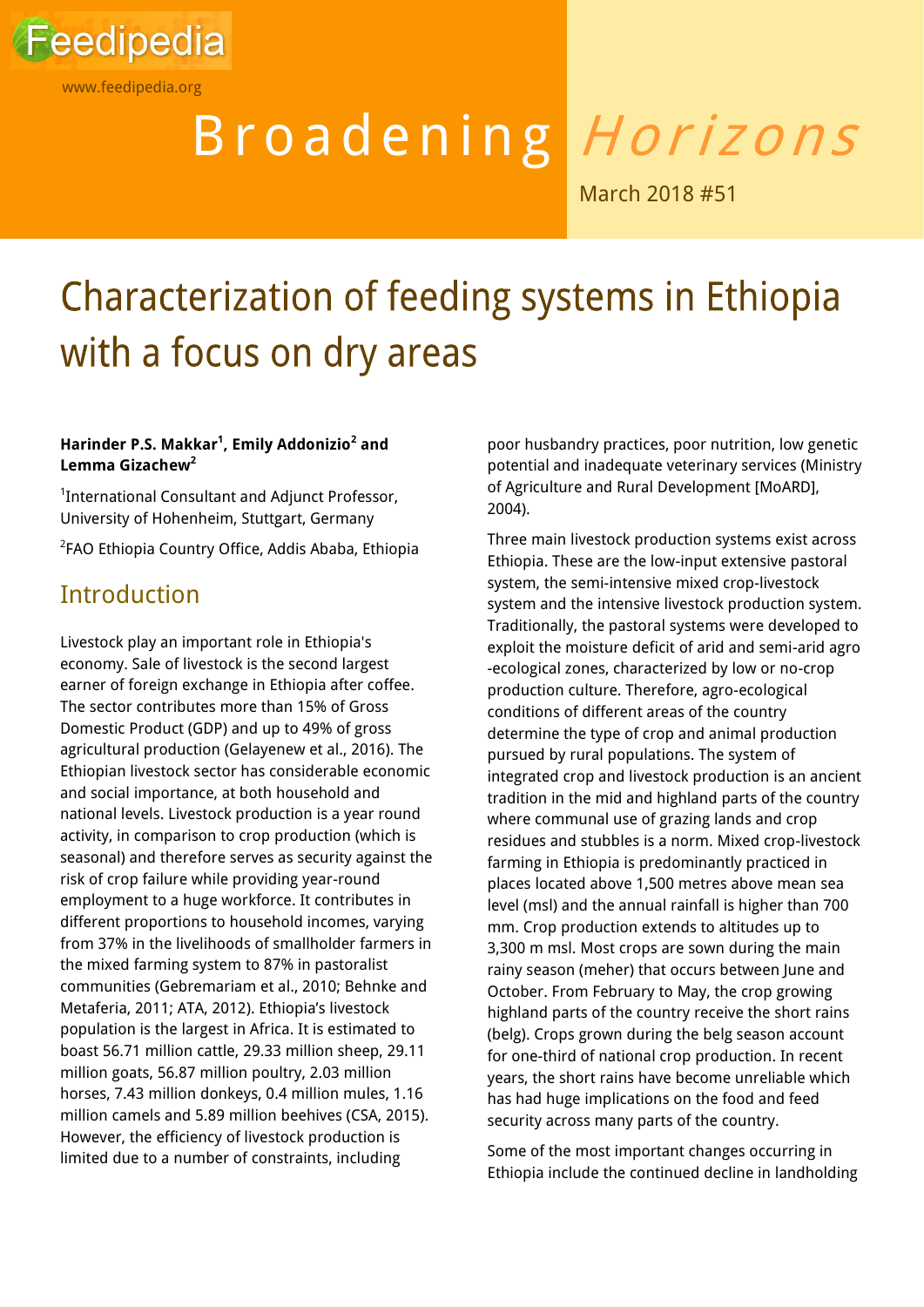driven by rapid population growth, encroachment of cropping land onto erstwhile grazing areas and onto less fertile and more easily erodible lands. Furthermore, increasingly degraded land can no longer support reasonable crop and/or livestock production. These impacts have inherent feedback loops which compound one another's effects and are a high risk to the improvement of living standards within the country (Kimball, 2011).

Ranching is an alternative pastoral practice, with the main difference that the former focuses on private land holding aiming at maximizing livestock productivity and return to investment, whilst the primary objective of a pastoral system is to provide food for the family (Malede and Takele, 2014). In the ranching system, animals are grazed on a confined area. Therefore, in this system the stocking rate has to be adjusted to the carrying capacity of limited areas of land, whilst the pastoral system relies on opportunistic utilization of the grazing resources that varies in space and time (Malede and Takele, 2014).

The intensive system is one in which the livestock are fed in confinement with limited access to free grazing areas. The system is based on providing animals with high quality feed and much more labour from the livestock keeper is invested as compared to other systems (Damron, 2006). Urban and peri-urban production systems are developed in areas where the population density is high and agricultural land is shrinking due to urbanization around big cities like Addis Ababa and other regional towns (Yitbarek and Berhane, 2014). In this system, crossbred cattle (ranging from F1 to a higher blood level of exotic breeds) - mainly Holstein Friesian and Jersey - are kept in small to medium-sized farms. Urban and peri-urban production systems include commercial to smallholder dairy farms and feedlots. However, not all intensive systems are fully commercial operations; sometimes landless livestock production is carried out with the only purpose to sell a part of the product. According to data presented on Ethiopian Livestock sector during a side event of the 22nd Conference of the Parties (COP 22) to the UN Framework Convention on Climate Change (UNFCCC) (Eshedu and Opio, 2016), the share of dairy production to the overall livestock production is small, and that of the medium scale intensive system to the overall livestock production is between 1% and 3% (Payne and Wilson, 1999).

## Variability of feed and feeding in different production systems

As stated above, poor animal nutrition as a result of inadequate supply of good quality feed, critically limits the efficiency of livestock production and reproduction, and the economic benefits derived from livestock based operations. Livestock feed and feeding systems are constrained by a host of interconnected factors including recurrent droughts, grassland degradation, overgrazing, land tenure and land use changes, resource use conflicts, encroachment of invasive plant species, soil infertility and lack of inputs and planting material, among others.

In Ethiopia, the main sources of animal feed are natural pastures, crop residues and agro-industrial by -products. The total area of grazing and browse is estimated to be between 61 and 65 million ha, of which 12% is utilized for mixed farming and the rest are pastoral areas (Malede and Takele 2014). The seasonality of production greatly affects the availability of feed supplies, a common production



#### **Figure 1: A representation of the rainfall and the farming season periodicity in Ethiopia (USAID and GoE, 2010)**

Note: **Kiremt** dominant means 50% or more of total annual rainfall in the second half of the year (i.e. from June - 19 december). **Belg** dominant means 50% or more of total annual rainfall occurs in the first half of the year (i.e. from 20 December - 19 June)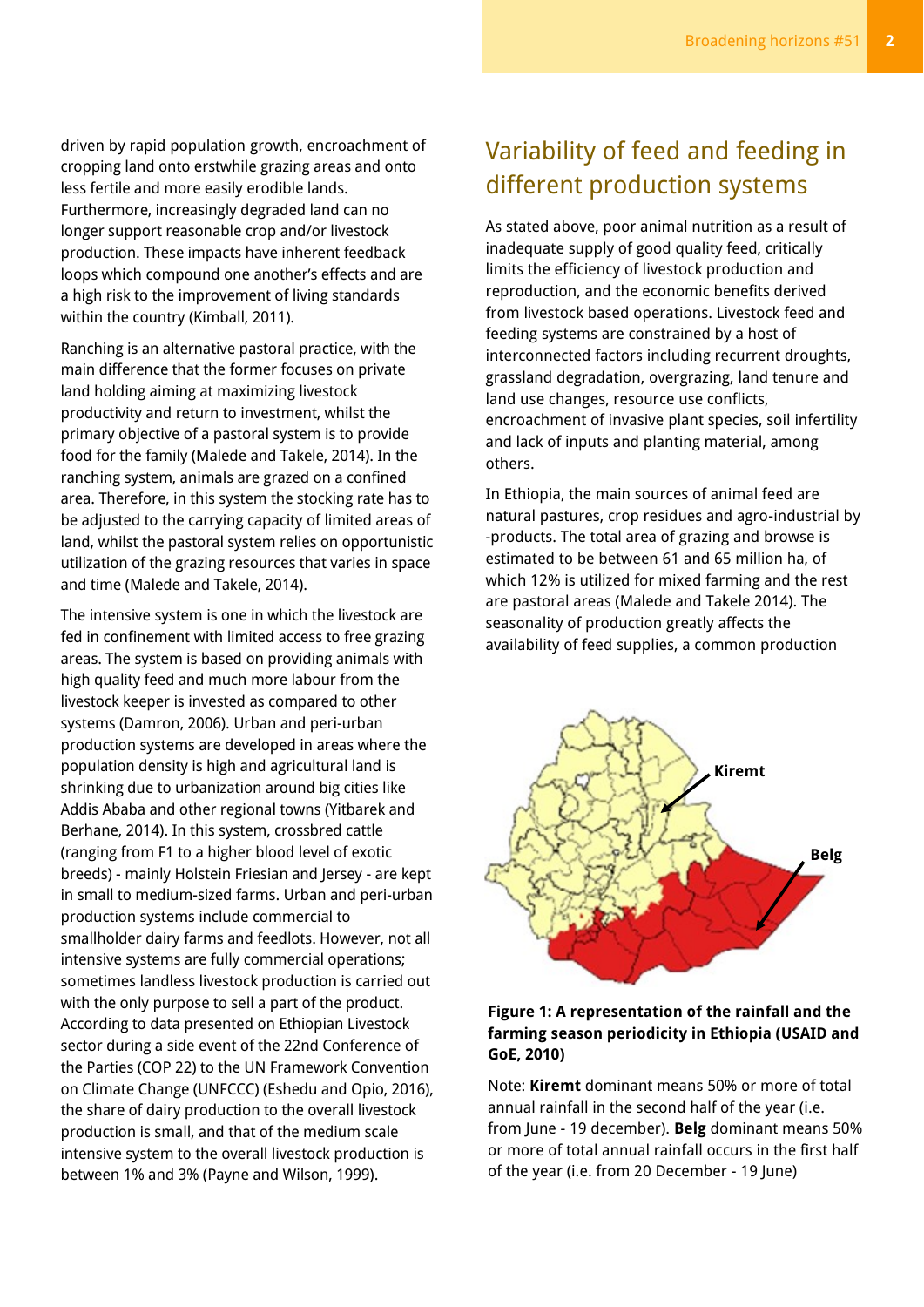problem in most Ethiopian livestock feeding systems. In most areas, the supply of fodder increases during the rainy season. Due to a limited culture of feed conservation, the excess wet season fodder, which otherwise could be used to even out the extreme dry season feed deficit, is largely wasted or misused.

In the lowlands, herders largely depend on range forage to maintain the lives and productivity of their animals. In agro-pastoral settings, crop residues compliment range forage during specific periods. Stovers (leaves and stalks) of maize and sorghum, and the haulms (stems) of pulse crops are among the feed sources derived from opportunistic crop production system. The contribution of grazing land to animals' energy and protein needs is difficult to ascertain without the availability of comprehensive information on feed availability, feed use, livestock numbers and their herd structure. It is known that communal grazing land is frequently poor in quality which leads to insufficiency from a nutritional point of view of the feed available from such sources.

Crop residue is the most important source of feeding, after pasture. However, crop residues, mainly cereal stalks, are of low quality and digestibility because of the low nutrient density and high fibre content. Sole dependence on such feeds contributes to malnutrition and decreased livestock productivity, resulting also in increased susceptibility to diseases.

The seasonal feed shortage and the inefficient feed utilization are the major challenges affecting livestock productivity (Gelayenew et al., 2016). In addition, poor conservation practices, and a lack of knowledge on appropriate feed and feeding practices are among the critical constraints for efficient utilization of available feed resources.

During the cropping season, farmers face competing demands on their labour and consequently 'ideal' conservation practices for hay are not often used. Development and adoption of labour-saving technologies for crop production could result in additional labour for fodder conservation, in turn improving livestock production. For example, farmers usually stack all cereal straw near their homestead after threshing, selling only a portion of the produce to meet their household's immediate need for cash.

The quantity and the quality of the available feed resources can be improved by strategies such as pasture rehabilitation, biodiversity conservation, integration of pasture and forage into the farming system, utilization of irrigation and improved grazing land management practices. Physical treatments such as soaking, chopping and chemical treatments, such as ammoniation and urea treatment, could also be used to improve availability of nutrients from poor quality roughage. For detailed information about available feed and feeding technologies to sustainably improve livestock production in Ethiopia, see Makkar et al. (2018).

In order to better monitor the national and regional livestock sectors and formulate adequate development strategies, it is essential to develop systematic approaches to accurately assess livestock feed supplies and obtain better insight into how feed resources are being utilized. This can be achieved by characterizing feeding systems (Food and Agriculture Organization of the United Nations [FAO], 2012). Accurate estimations of feed resource availability and feed use will also improve assessments of the environmental impacts of livestock, not only through land use transformations but also through greenhouse gas (GHG) emissions associated with livestock production (IPCC, 2006; FAO, 2013).

In November 2017, FAO Ethiopia organized a two-day workshop in Addis Ababa which focused on: a) sharing of the conceptual framework and global experiences on sustainable feed production, b) prioritization of emergency feeding strategies for dry areas of Ethiopia (see Makkar et al., 2018), c) expansion of feed resources for use during normal times and in period of feed crises, d) promotion of feed processing and densifying technologies and e) the characterization of feeding systems in lowlands of Ethiopia, with the aim to generate baseline information so that the feeding systems could be manipulated to enhance their efficiency. Such information also assists in building national or regional level GHG inventories. The data on digestibility of feed and feed constituents throughout various seasons is a prerequisite for estimation of GHG emissions from the livestock production systems using IPCC Tier-2 methodology (IPCC, 2006).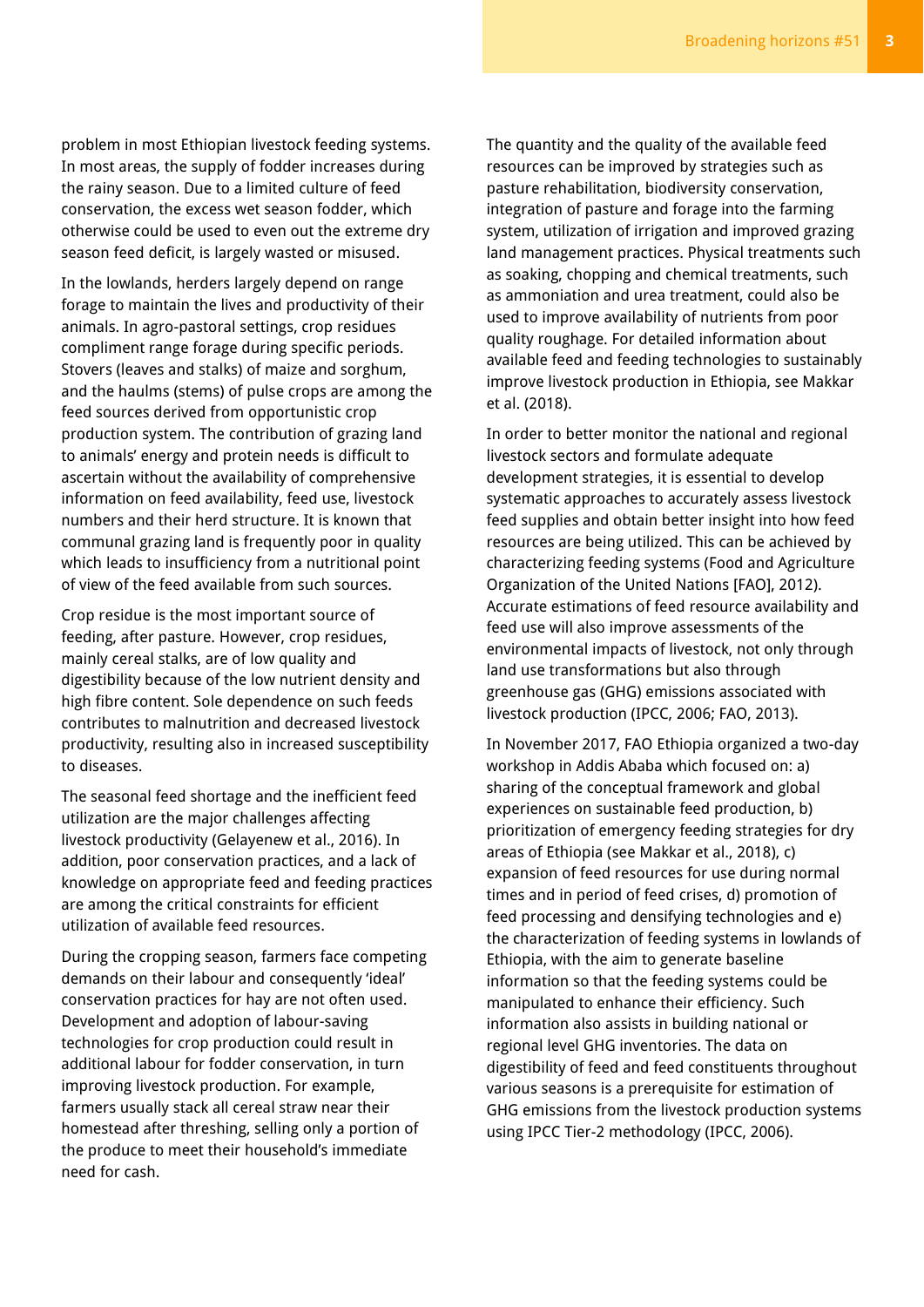Stakeholders comprising public extension workers, researchers, and representatives of NGOs along with FAO staff took part in the workshop where characterization of feeding systems were discussed, among other issues. Participants were divided into two groups based on similarities of the agroecological production systems of the regions where they were based. The first group included participants from Somali, Oromia and Southern Nations, Nationalities and People's Regions (SNNPR), and the second group comprised participants from Afar, Amhara and Tigray. Tables 1 and 2 provide information on the results which emanated on characterization of feeding systems.

## Feeding systems by agroecological area

## Feed availability

**Somali, Oromia and SNNPR**. During the deyr/ hagaya rainy season, pasture and browse regenerate. This improves the relative availability of forage for grazing and browsing animals. A couple of months following the deyr/hagaya season, livestock in the

southern lowlands largely depend on enclosed and protected areas, parks, and deltas of river basins. Crop residues complement forage from natural vegetation in the places where the agro-pastoral system of production is practised. During the ganna/ gu season, herds return to normal grazing areas and natural pasture and browse in the rangelands are the primary source of feed. In hagaa/bon-hagaya, limited internal movement of herds takes place. In a normal year, pasture regenerated in the preceding rainy season is sufficient for the season; crop residues and grazing in agro-pastoral areas contribute to feeding of livestock.

**Amhara and Tigray**. During kiremt/karma season traditional feeding strategies include grazing on natural pastures, complemented by forage cut-andcarry system and reserved crop residues or cactus pads and fruits leftovers. In gilal/tseday, the long dry season, the main feeding strategy is livestock grazing on natural pastures and protected areas, and on crop aftermath. Crop residues are generally used to supplement livestock nutrition. In Tigray, cactus pads constitute an important source of feed, particularly during extended dry seasons. In the sugum/belg season, the livestock feeding strategies remain mostly

#### **Table 1. Calendar of rainfall patterns and relative forage availability in lowlands of different regions of Ethiopia**

| <b>Regions</b>                                   | <b>Dec</b>                                                                                | lan | Feb | Mar              | Apr                                | May | Jun                                    | Jul                                           | Aug                                   | Sep                                 | <b>Oct</b> | Nov |
|--------------------------------------------------|-------------------------------------------------------------------------------------------|-----|-----|------------------|------------------------------------|-----|----------------------------------------|-----------------------------------------------|---------------------------------------|-------------------------------------|------------|-----|
| Somali,<br>and<br>lowlands<br>of Oromia<br>and   | <b>Jilal/Bona</b><br>(Long dry season)                                                    |     |     |                  | Ganna/Gu<br>(Main rainy season)    |     |                                        | Hagaa/Bon-<br>hagaya<br>(Short dry<br>season) |                                       | Deyr/Hagaya<br>(Short rainy season) |            |     |
| <b>SNNPR</b>                                     | Pasture depletion                                                                         |     |     |                  | Pasture regeneration               |     |                                        | Pasture<br>shortage                           |                                       | Pasture regeneration                |            |     |
| Afar,<br>Amhara<br>and Tigray<br><b>lowlands</b> | <b>Gilal/ Tseday</b><br>Sugum/Belg<br>(Cold and dry<br>(Small rainy<br>season)<br>season) |     |     |                  | Hagay/Bega<br>(Hot and dry season) |     | Kiremt/Karma<br>(Main rainy<br>season) |                                               | Gilal/Tseday<br>(Cold and dry season) |                                     |            |     |
|                                                  | Pasture<br>Pasture<br>depletion<br>regeneration                                           |     |     | Pasture shortage |                                    |     | Pasture<br>regeneration                |                                               | Pasture depletion                     |                                     |            |     |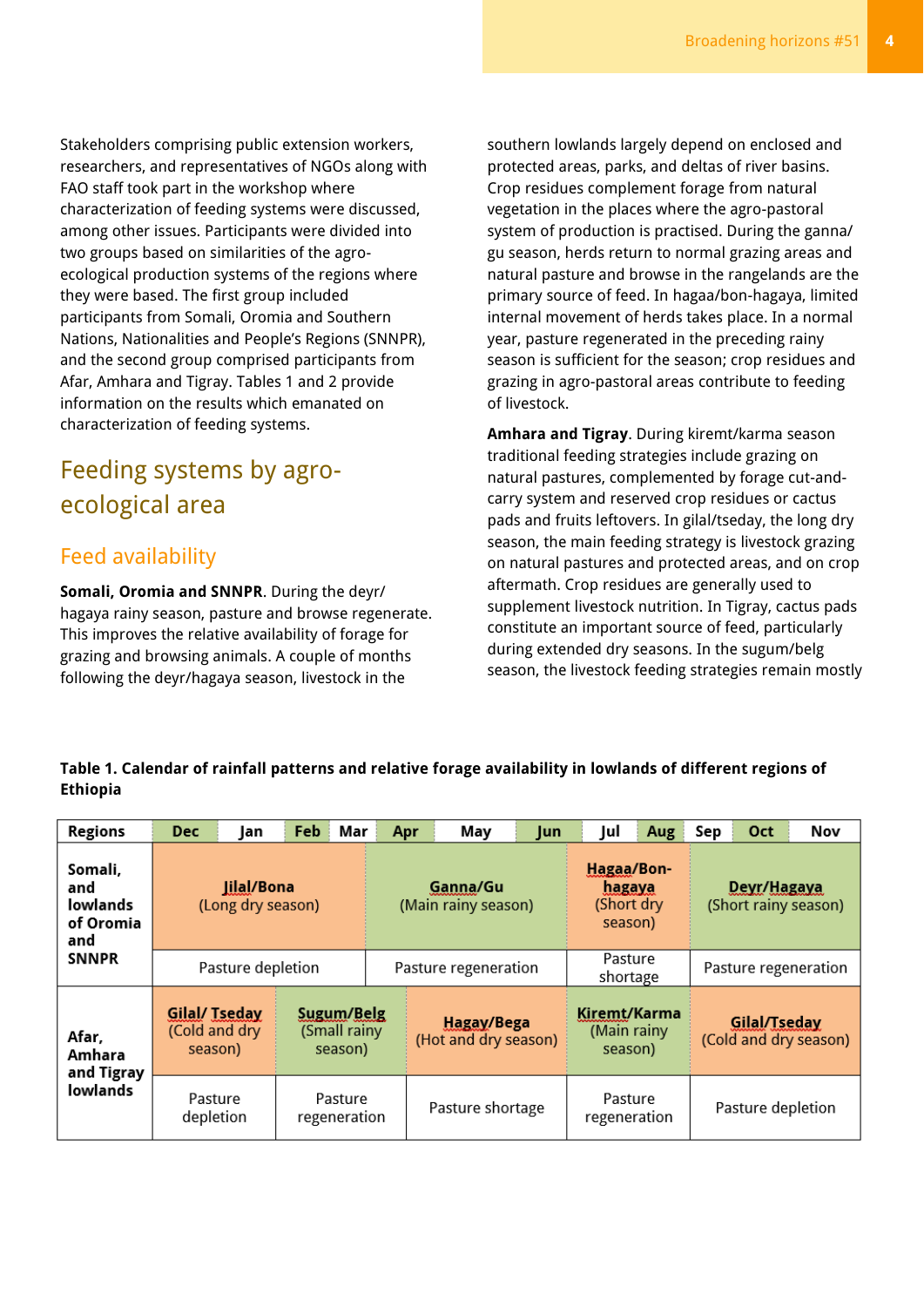the same as in the previous season, however with increased reliance on grazing of natural pastures. In hagay/bega, livestock rely on crop residues, preserved hay and purchased feed. Grazing on protected natural pastures on enclosed and protected areas also takes place.

**Afar.** During the period from mid-June to mid-September (kiremt/karma season), the feed available includes local natural pastures, sometimes associated with migration to areas with low risk of diseases. In

gilal/tseday, herders generally move with their animals to places where there is a reliable supply of forage and the climate is mild. Here again the common feeding strategy is natural pasture grazing. In certain areas, such as the banks of Awash River basin and the bordering highlands, the purchase of hay and crop residues is common. In others, grazing is complemented by fodder produced in backyards.

However, production of fodder in backyards is generally limited. In belg/sugum, due to the frequent

#### **Table 2. Seasonal livestock feed availability in lowlands of different regions of Ethiopia**

| Feed availability by season                                                                                                                                                                                                     |                                                                                                                                                                                                                               |            |                                                                                                                                                      |                           |                                                                                                                                                              |  |  |  |  |  |
|---------------------------------------------------------------------------------------------------------------------------------------------------------------------------------------------------------------------------------|-------------------------------------------------------------------------------------------------------------------------------------------------------------------------------------------------------------------------------|------------|------------------------------------------------------------------------------------------------------------------------------------------------------|---------------------------|--------------------------------------------------------------------------------------------------------------------------------------------------------------|--|--|--|--|--|
| Hagaa/Bon-hagaya                                                                                                                                                                                                                |                                                                                                                                                                                                                               | Jilal/Bona | Ganna/Gu                                                                                                                                             |                           |                                                                                                                                                              |  |  |  |  |  |
| Somali, and lowlands of<br><b>Oromia and SNNPR:</b>                                                                                                                                                                             | Somali, Oromia and<br><b>SNNPR:</b>                                                                                                                                                                                           |            | Somali, Oromia and SNNPR:                                                                                                                            | Somali, Oromia and SNNPR: |                                                                                                                                                              |  |  |  |  |  |
| In normal year, pasture<br>is regenerated in the pre-<br>ceding rainy season.<br>Crop residues in agro-<br>pastoral areas comple-<br>ment grazing.                                                                              | Natural pasture and<br>browse constitute the<br>main source of animal<br>feed.                                                                                                                                                |            | Migration to dry season graz-<br>ing areas, parks, and river del-<br>ta. Tree pods, crop residues<br>and fresh maize stalk comple-<br>ments grazing. |                           | Natural pastures and browses are<br>main source of feed.                                                                                                     |  |  |  |  |  |
| Kiremt/Karma                                                                                                                                                                                                                    | Gilal/Tseday                                                                                                                                                                                                                  |            | Belg/Sugum                                                                                                                                           |                           | Hagay/Bega                                                                                                                                                   |  |  |  |  |  |
| Amhara and Tigray:                                                                                                                                                                                                              | Amhara and Tigray:                                                                                                                                                                                                            |            | Amhara and Tigray:                                                                                                                                   |                           | Amhara and Tigray:                                                                                                                                           |  |  |  |  |  |
| Green fodder (natural<br>pasture) grazing, and cut-<br>and-carry forage are<br>mainly used.<br>Conserved crop residue<br>and cactus fruit leftover<br>(cactus fruit leftover in<br>only Tigray) are used to a<br>lesser extent. | Grazing on enclosed and protected<br>natural pastures; feeding of crop<br>aftermath, crop residue and cactus<br>pads (pads feeding practiced only in<br>Tigray).                                                              |            | Natural pasture-grazing;<br>feeding of crop residue<br>and cactus pads (pads<br>feeding practiced only in<br>Tigray).                                |                           | <b>Feeding of purchased</b><br>feeds (concentrates),<br>preserved hay, crop resi-<br>dues); grazing on en-<br>closed and protected<br>natural pasture areas. |  |  |  |  |  |
| Afar:<br>Afar:                                                                                                                                                                                                                  |                                                                                                                                                                                                                               | Afar:      |                                                                                                                                                      |                           | Afar:                                                                                                                                                        |  |  |  |  |  |
| <b>Natural pastures (locally</b><br>available) with occa-<br>sional migration to are-<br>as with low risk of flood<br>and diseases.                                                                                             | Natural pasture grazing and migra-<br>tion to other areas due to feed<br>shortage in the region and cold<br>weather. Feeding based on pur-<br>chase of hay and crop residue and<br>limited backyard fodders also ex-<br>ists. |            | <b>Natural pasture grazing</b><br>(with migration within<br>and out of region).                                                                      |                           | <b>Natural pasture grazing</b><br>(mainly with migration<br>to other areas within<br>and out of the region).                                                 |  |  |  |  |  |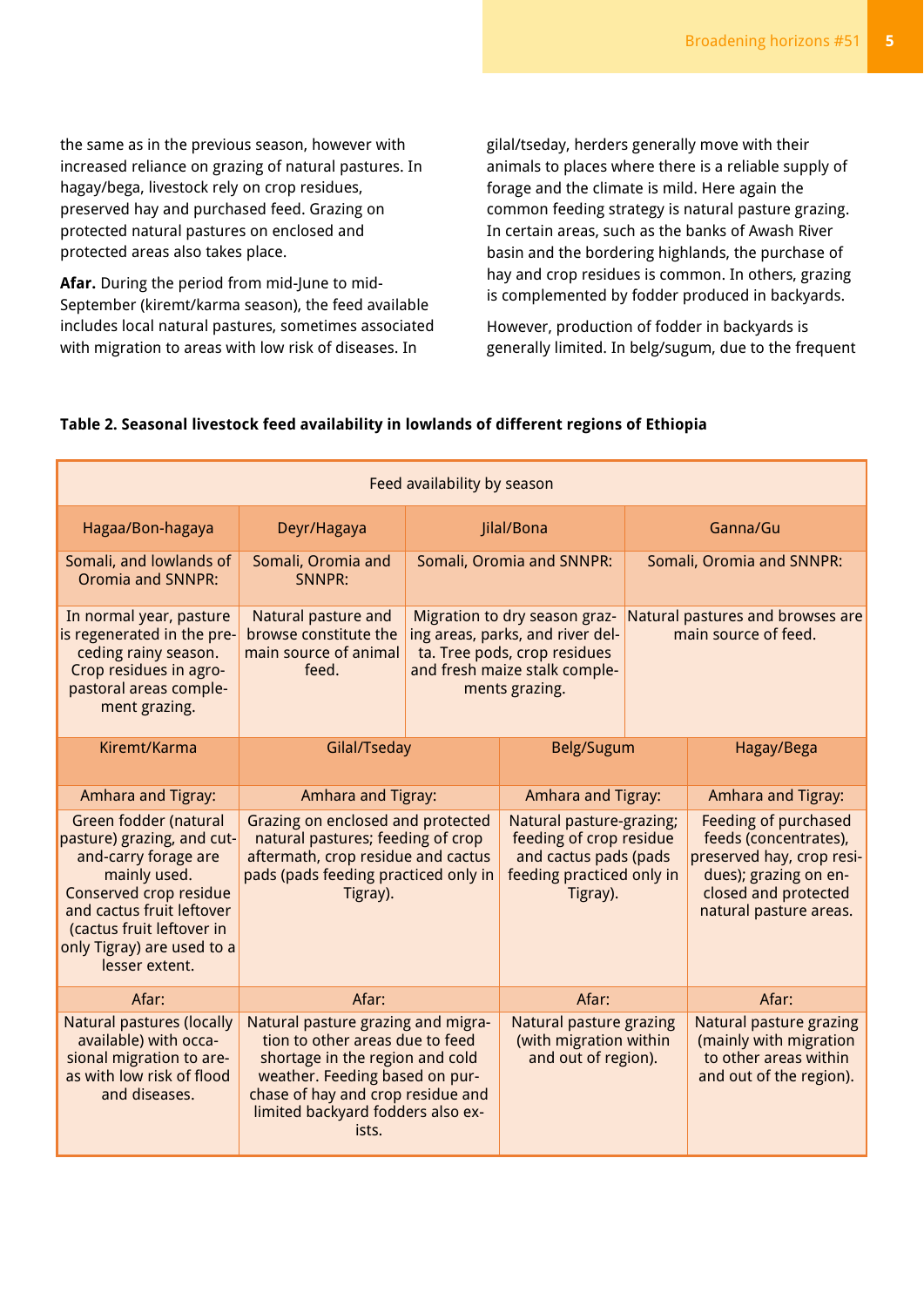failure of rains, the common feeding strategy is migration within and outside the region in search of green forage. In hagay/bega season, pastoralists generally migrate to far areas in search of pastures, as a result of the shortages in their areas of origin.

### Proportion of feeding

**Somali, Oromia and SNNPR.** In jilal/bona and hagaa/bon-hagaya seasons generally about 90% of feeding relies on natural pastures, while the remainder relies on feeding of crop residues or nonconventional feeds such as acacia pods. In the ganna/ gu and deyr/hagaya seasons, livestock feeding completely relies on rangeland resources: pastures and browses and therefore rangeland health determines livestock productivity and production.

**Amhara and Tigray.** In kiremt/karma and belg/ sugum seasons generally more than 90% of the feeding depends on natural pastures and the remaining proportion comes from crop residues and some other supplements. But in the gilal/tseday and

hagay/bega seasons the proportion of crop residues, crop aftermath, preserved hay and other supplements might increase, with different proportions across the two seasons.

**Afar.** Since the main feed resource is rangelands, animals freely graze or browse on the forage available. However, in some areas supplementary feeding occurs in limited proportions, and priority is given to pregnant and lactating cows, and weak animals.

Seasonality of agriculture production, inadequate natural pasture and cultivated fodder production, along with the inefficient use of available feed resources greatly impacts animals' nutrition and subsequently their productivity. In arid and semi-arid lands, there is an acute shortage of feed. These shortages become further amplified during periods of drought. Some approaches to enhance biomass availability and their efficient use, identified through the workshop are presented below. The following may be read in conjunction with Makkar et al. (2018).

| <b>Regions</b>                | <b>Dec</b>                                                                         | Jan | Feb | Mar                                                                     | Apr                             | May                             | <b>Jun</b> | Jul                                                                                    | Aug | Sep | <b>Oct</b>                                | Nov |
|-------------------------------|------------------------------------------------------------------------------------|-----|-----|-------------------------------------------------------------------------|---------------------------------|---------------------------------|------------|----------------------------------------------------------------------------------------|-----|-----|-------------------------------------------|-----|
| Somali, Oromia<br>and SNNPR   | lilal/Bona<br>(Long dry season)                                                    |     |     |                                                                         | Ganna/Gu<br>(Main rainy season) |                                 |            | Hagaa/Bon-hagaya<br>(Short dry season)                                                 |     |     | Deyr/Hagaya<br>(Short rainy)<br>season)   |     |
|                               | 90% pasture; 10% crop residues<br>and non-conventional feed such<br>as acacia pods |     |     |                                                                         | 100% pastures and<br>browse     |                                 |            | 90% pasture; 10% crop<br>residues and non-<br>conventional feed such as<br>acacia pods |     |     | 100% pastures<br>and browses              |     |
| Afar, Amhara                  | Gilal/ Tseday<br>(Cold and dry<br>season)                                          |     |     | Sugum/Belg<br>(Small rainy season)                                      | Hagay/Bega<br>(Hot and dry)     |                                 |            | Kiremt/ Karma<br>(Main rainy season)                                                   |     |     | Gilal/ Tseday<br>(Cold and dry<br>season) |     |
| and Tigray<br><b>lowlands</b> | > 90% pastures<br>and browses                                                      |     |     | Pastures complemented<br>by crop residues and<br>non-conventional feeds |                                 | >90%<br>pastures and<br>browses |            | Pasture complemented by<br>crop residue and non-<br>conventional feed                  |     |     | > 90% pastures<br>and browses             |     |

#### **Table 3. Feeding strategies by season**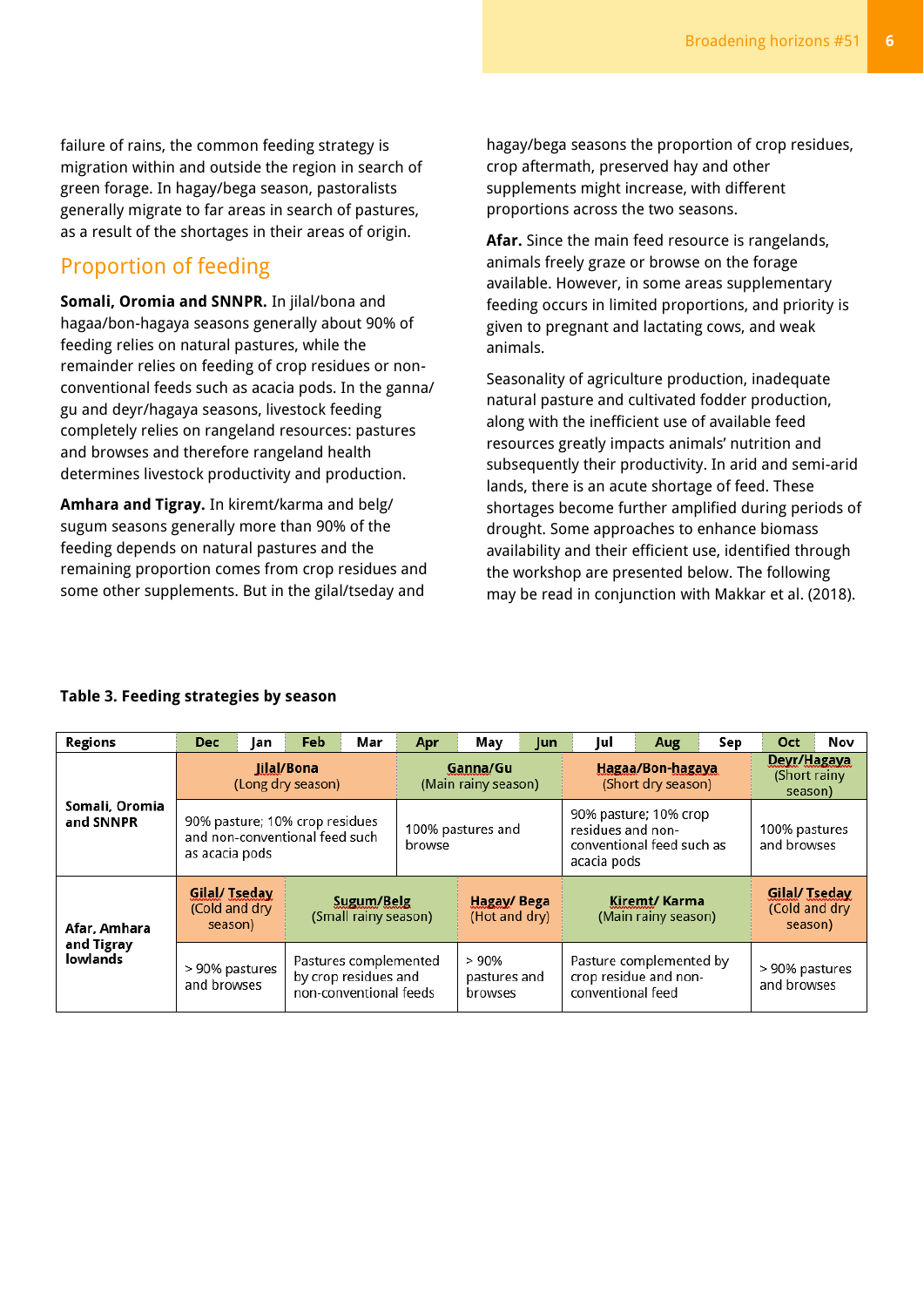#### **Enhancing biomass availability in situ**

- Rehabilitate rangeland through area closure, oversowing, reseeding and rotational grazing; utilize hay conserved from the previous rainy season
- Promote establishment and proper management of stock exclusion areas or group grazing reserves
- Promote agro-forestry and conservation agriculture
- Improve forage development (backyard and irrigated forage, communal, private) through spate, flood and spread irrigation
- Link water development efforts with forage production (water is a serious issue especially in dry areas)

#### **Improving efficiency of use of biomass available as livestock feed**

- Map and document available livestock feed resources
- Map and document livestock feed utilization pattern
- Preserve feed resources at times of excess availability
- Upgrade nutritional value of fibrous feed and trade via cooperatives or community groups
- Use improved technologies, e.g. forage choppers, feed troughs, total mixed ration in mash or block forms
- Judiciously use rehabilitated rangeland and regenerated pastures
- In the indoor feeding system, use urea molasses multi-nutrient blocks (UMMBs) along with crop residues, and in dry season grazing pastures use the blocks near the water points. In indoor systems, molasses and urea mix can also be used to enhance utilization of crop residues
- Enhance use of high tannin browses in extreme drought by inactivating the incriminatory factor (tannins) present in browses using lick blocks containing polyphenol-inactivating compound (polyethylene glycol, molecular weight 4000).
- Establish fodder/feed banks near the drought

prone areas to help contribute to the efficient utilization of available feed resources, decrease volatility in feed prices and prevent increase in feed cost during droughts.

• Strategically use anthelmintics to reduce diversion of feed nutrients to internal parasites and thereby increase nutrient uptake by animals



**Teff straw. Photo credit: Gerard / ILRI**

## Conclusion

From the above analysis, it is evident that in the arid and semi-arid zones of Ethiopia the feeding strategies in dry seasons are largely dependent on naturally available forages, which include grazing pasture and browses. Crop residues and conserved hay, if available, are used in small amounts as supplements. During the rainy seasons the pasture availability and quality are high (Keba et al., 2013; Talore et al., 2013) and generally achieve satisfactory livestock productivity. In the dry seasons, the quality of grazing pastures is very poor, with digestibility of approximately 40% to 45% and crude protein content of less than 5% (Keba et al., 2013; Talore et al., 2013). The crop residues used as supplement are also low in crude protein (3% to 4%) (Feedipedia, 2018) - much lower than is required even for maintenance (7%). Also, such feed resources are deficient in minerals. Low quality of feed resources and insufficient availability of biomass result in low livestock productivity, and in drought situations extensive livestock mortality occurs. In addition, such low quality, fibre-rich and imbalanced diets result in high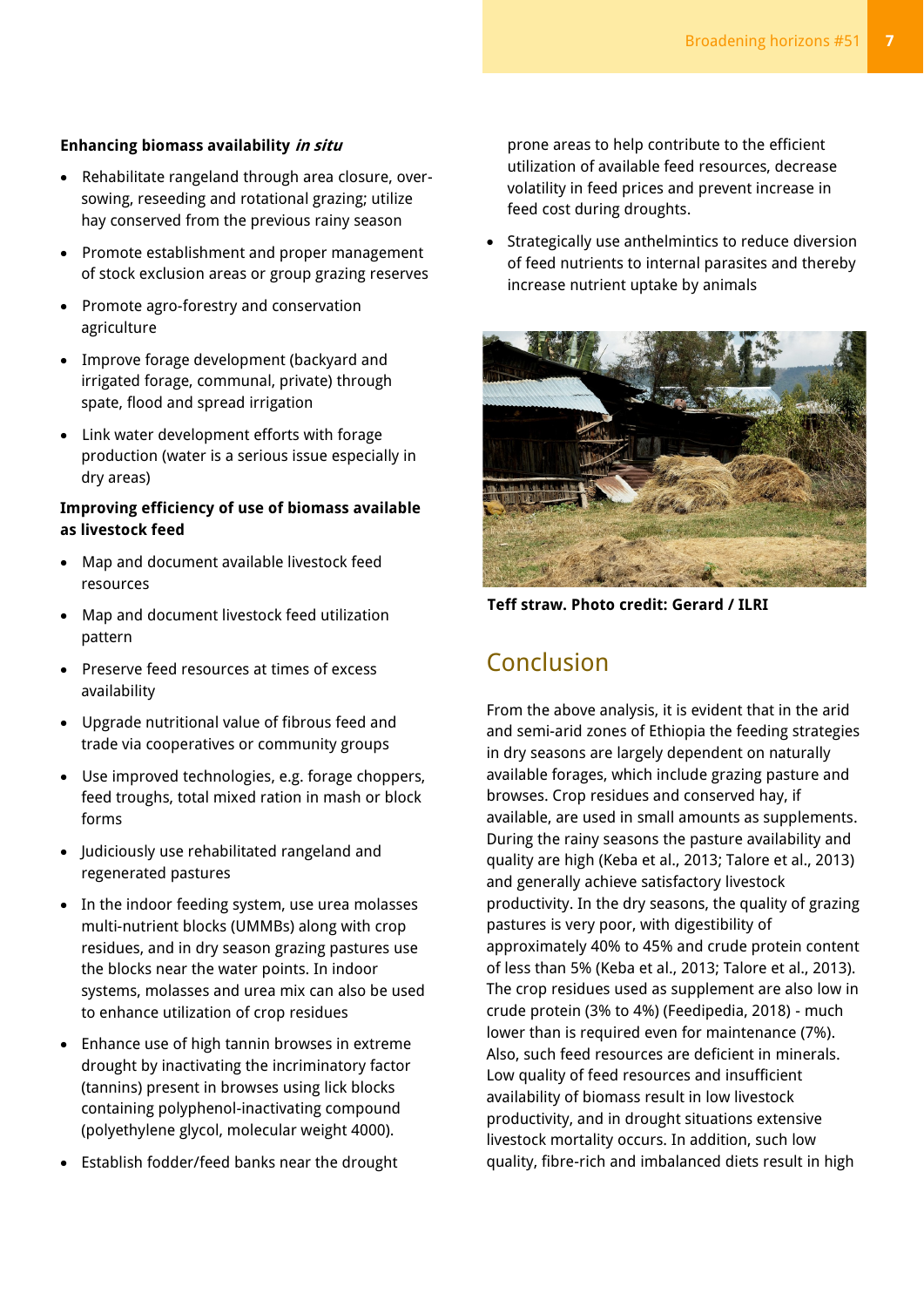release of greenhouse gases (FAO, 2013). Opportunities exist to enhance the biomass availability and to increase the efficiency of available nutrients as identified in the workshop and listed in the previous sections. Concerted efforts by national and international development organizations, researchers, NGOs, feed industry and the national government would help in making the livestock production more efficient and more environment friendly by decreasing GHG emission. Livestock mortality can also be decreased during periods of drought.

A sustainable livestock development is possible only if programmes and activities are led and driven by the local and national Governments. The role of international organizations should be seen as only that of a catalyst"

## Acknowledgements

We thank all participants of the workshop for providing input, which led to the development of this article. FAO provided financial assistance for organising the workshop, which is also gratefully acknowledged. We also thank Kara Jenkinson for her assistance in editing this article.

## References

ATA (Agricultural Transformation Agency). 2012. Livestock value chain programs. [http://](http://www.ata.gov.et/%20programs/value%20chain%20programs/livestock/) [www.ata.gov.et/ programs/value chain programs/](http://www.ata.gov.et/%20programs/value%20chain%20programs/livestock/) [livestock/](http://www.ata.gov.et/%20programs/value%20chain%20programs/livestock/)

Behnke R. and Metaferia F. 2011. The Contribution of Livestock to the Ethiopian Economy- Part II, IGAD Livestock Policy Initiative (LPI) Working Paper No. 1995. 02-11. [www.igad-lpi.org/publication/](http://www.igad-lpi.org/publication/%20docs/IGADLPI-WP-02-11-Part%20II)  [docs/IGADLPI-WP-02-11-Part II](http://www.igad-lpi.org/publication/%20docs/IGADLPI-WP-02-11-Part%20II)

CSA (Central Statistical Agency). 1998. Agricultural Sample Survey.1997/98. Bulletin 193, Vol. IV, CSA, Addis Ababa. pp. 561.

CSA (Central Statistical Agency). 2015. Federal democratic republic of Ethiopia central statistics agency agriculture sample survey: report of livestock characteristics. Addis Ababa, Ethiopia.

Damron, S.W. 2006. Introduction to Animal

Science. 3 ed. Oklahoma State University: PEARSON prentice Hall, pp: 480-500.

Eshetu, Z. and Opio, C. 2016. Improving MRV for Agricultural emission reduction in the livestock sector: Ethiopian Dairy Sector, 07 Nov, 2016. COP 22 Side Event, Mediterranean Room, Marrakech.

FAO 2012. Conducting national feed assessment – A manual, by Mike Coughenour and Harinder P.S. Makkar, FAO Animal Production and Health Manual No. 15. Rome, Italy. [http://www.fao.org/3/a](http://www.fao.org/3/a-i3043e.pdf)[i3043e.pdf](http://www.fao.org/3/a-i3043e.pdf)

FAO 2013. Mitigation of greenhouse gas emissions in livestock production – A review of technical options for non-CO2 emissions by Hristov, A.N.; Oh, J.; Lee, C.; Meinen, R.; Montes, F.; Ott, T.; Firkins, J.; Rotz, A.; Dell, C.; Adesogan, A.; Yang, W.; Tricarico, J.; Kebreab, E.; Waghorn, G.; Dijkstra, J.; Oosting, S. (Gerber, P. J.; Benjamin Henderson, B.; Makkar, H. P. S.; Eds). FAO Animal Production and Health Paper No. 177. Rome, Italy.<http://www.fao.org/3/a-i3288e.pdf>

Feedipedia (2018). Animal Feed Resource Information System. <https://www.feedipedia.org/>

Gebremariam S., Amare S., Derek Baker and Solomon A. 2010. Diagnostic study on live cattle and beef production and marketing: constraints and opportunities for enhancing the system, Addis Ababa, Ethiopia. 46p.

Gelayenew B., Nurfeta A., Assefa G. and Asebe G. 2016. Assessment of Livestock Feed Resources in the Farming Systems of Mixed and Shifting Cultivation, Gambella Regional State, Southwestern Ethiopia. Global Journal of Science Frontier Research: Agriculture and Veterinary, Volume 16, Issue 5, Version 1.0.

IPCC 2006. IPCC Guidelines for National Greenhouse Gas Inventories, Volume 4 Agriculture, Forestry and Other Land Use, Chapter 10. [https://www.ipcc](https://www.ipcc-nggip.iges.or.jp/public/2006gl/vol4.html)[nggip.iges.or.jp/public/2006gl/vol4.html](https://www.ipcc-nggip.iges.or.jp/public/2006gl/vol4.html)

Keba, H.T., Madakadze, I.C. , Angassa, A. and Hassen, A. 2013. Nutritive value of grasses in semi-arid rangelands of Ethiopia: local experience based herbage preference evaluation versus laboratory analysis. Asian-Aust. J. Anim. Sci., 26 (3): 366-377.

Kimball T. 2011. Environmental Policy Review 2011: